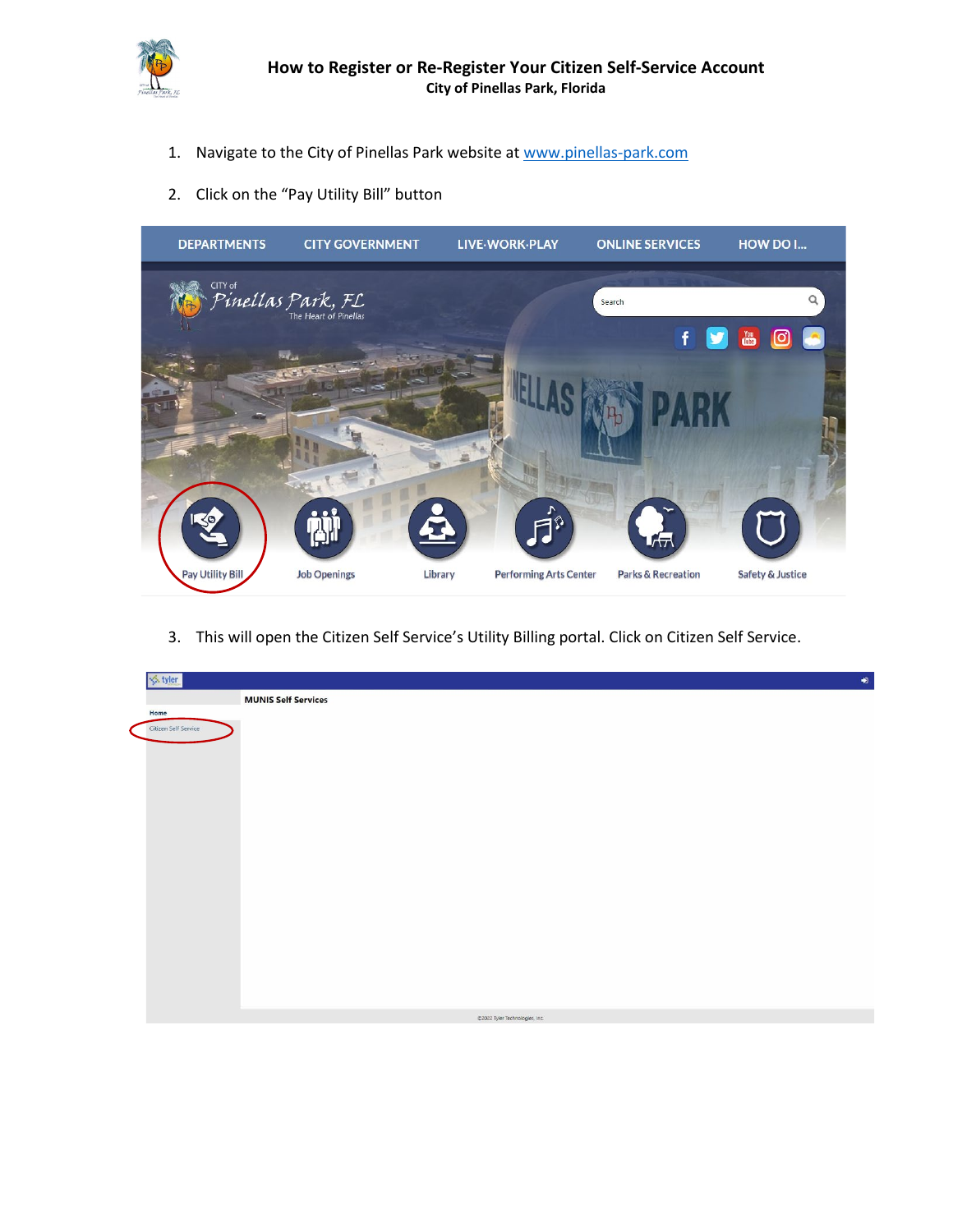

4. To register your account, click either "Sign Up" at the bottom of the screen to register with your email address, or choose from one of the community access services (Google, Apple, your email address, or choose from one of the community access services (Google, Apple, Microsoft, or Facebook). These instructions will only cover the "Sign Up" option as the community access services are handled independently.

**Notice**: If you choose a community access service (Google, Apple, Microsoft, or Facebook), Notice: if you enouse a community access service (doogle, Apple, Microsoft, or Facebook),<br>you must always sign in using that option in the future. You will also not have the option to change your password on this site, as your password will be managed through the service you select.

|               | Sign in to community access services. |         |
|---------------|---------------------------------------|---------|
|               | Sign in with Google                   |         |
|               | Sign in with Apple                    |         |
|               | Sign in with Microsoft                |         |
|               | Sign in with Facebook                 |         |
| Email address | OR                                    |         |
| Password      |                                       |         |
|               |                                       | $\circ$ |
| Remember me   |                                       |         |
|               | Sign in                               |         |

5. Enter your email address, a password, and your name. If you have registered for a Citizen Self Service account previously, use the same email address that you used to register before.

|                            | Create an account |  |
|----------------------------|-------------------|--|
| Email *                    |                   |  |
| Password *                 |                   |  |
| First name *               |                   |  |
| Last name."                |                   |  |
| * indicates required field |                   |  |
|                            | Sign up           |  |